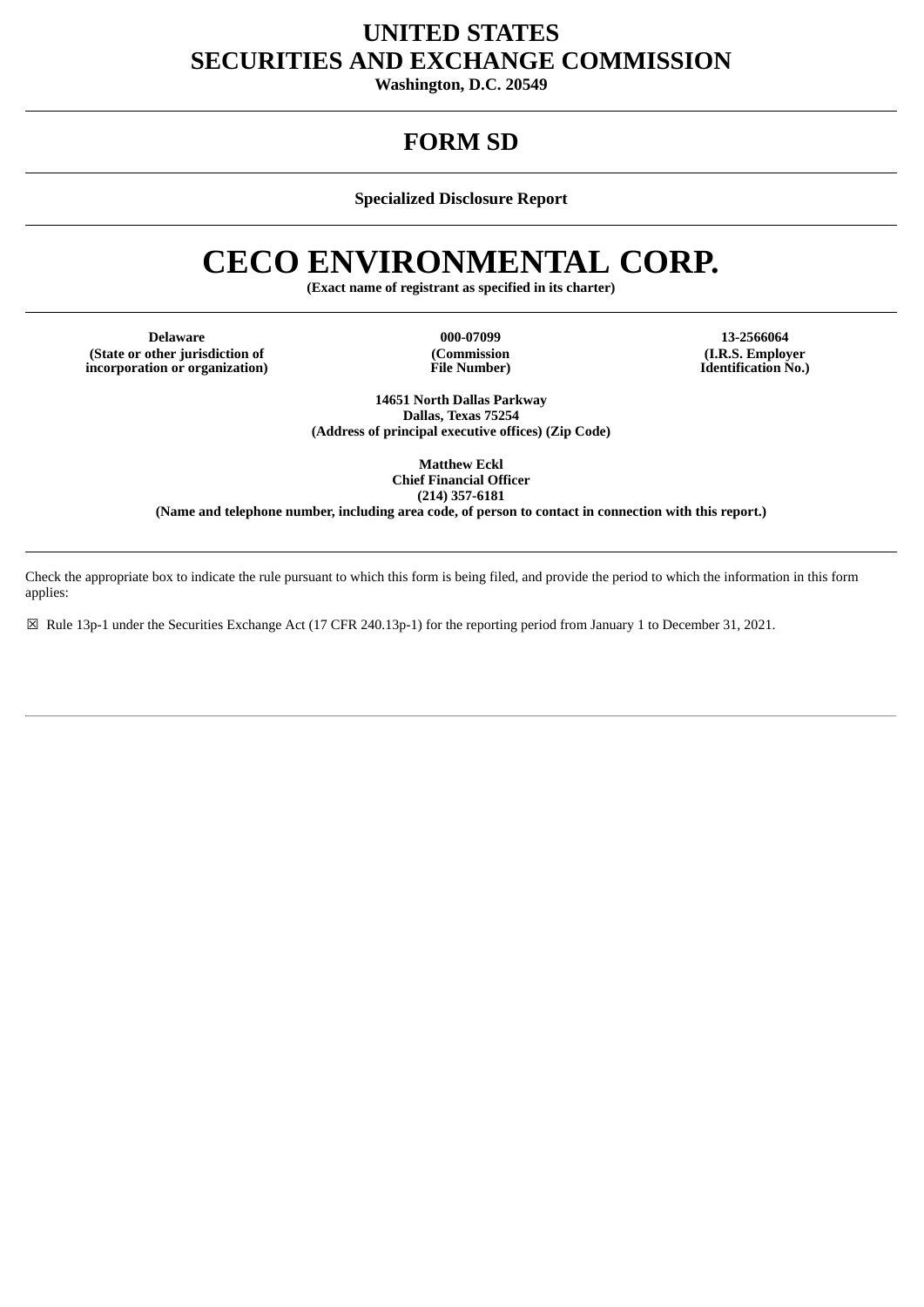#### **Item 1.01. Conflict Minerals Disclosure and Report.**

# **Conflict Minerals Disclosure**

CECO Environmental Corp. (including its consolidated subsidiaries, the "*Company*") is filing this Form SD pursuant to Rule 13p-1 under the Securities Exchange Act of 1934 for the reporting period from January 1, 2021 to December 31, 2021 (the "*Reporting Period*").

Rule 13p-1, through Form SD, requires the disclosure of certain information if a company manufactures or contracts to manufacture products for which certain "**conflict minerals**" (as defined below) are necessary to the functionality or production of such products. Form SD defines "conflict minerals" as: (i)(a) columbite-tantalite (or coltan, the metal ore from which tantalum is extracted), (b) cassiterite (the metal ore from which tin is extracted), (c) gold and (d) wolframite (the metal ore from which tungsten is extracted), or their derivatives, which are currently limited to tantalum, tin and tungsten; or (ii) any other mineral or its derivatives determined by the U.S. Secretary of State to be financing conflict in the Democratic Republic of the Congo or an "adjoining country," as such term is defined in Form SD (collectively, the "**Covered Countries**").

The Company's operations may at times manufacture, or contract to manufacture, products for which conflict minerals are necessary to the functionality or production of those products (collectively, the "*products*"). As required by Form SD, the Company has conducted a good faith reasonable country of origin inquiry ("*RCOI*") regarding the conflict minerals included in its products during the Reporting Period, which the Company refers to as the "*Subject Minerals*," to determine whether any such Subject Minerals originated in the Covered Countries and/or whether any of the Subject Minerals were from recycled or scrap sources. Where applicable, the Company has conducted additional due diligence regarding the sources of the Subject Minerals. The results of the Company's RCOI regarding the Subject Minerals, as well as its additional due diligence regarding the sources of such Subject Minerals, are contained in the Company's Conflict Minerals Report, a copy of which is filed as Exhibit 1.01 to this Form SD, and is publicly available at http://www.cecoenviro.com/sec-filings. The content on, or accessible through, any website referred to in this Form SD is not incorporated by reference into this Form SD unless expressly noted.

## **Item 1.02. Exhibit.**

The Conflict Minerals Report required by Item 1.01 is filed as Exhibit 1.01 to this Form SD.

# **Section 2. Exhibits**

#### **Item 2.01. Exhibits**

The following exhibit is filed as part of this Form SD.

| <b>Exhibit</b><br>$N_0$ . | Description                                          |
|---------------------------|------------------------------------------------------|
| $1.01\,$                  | Conflict Minerals Report of CECO Environmental Corp. |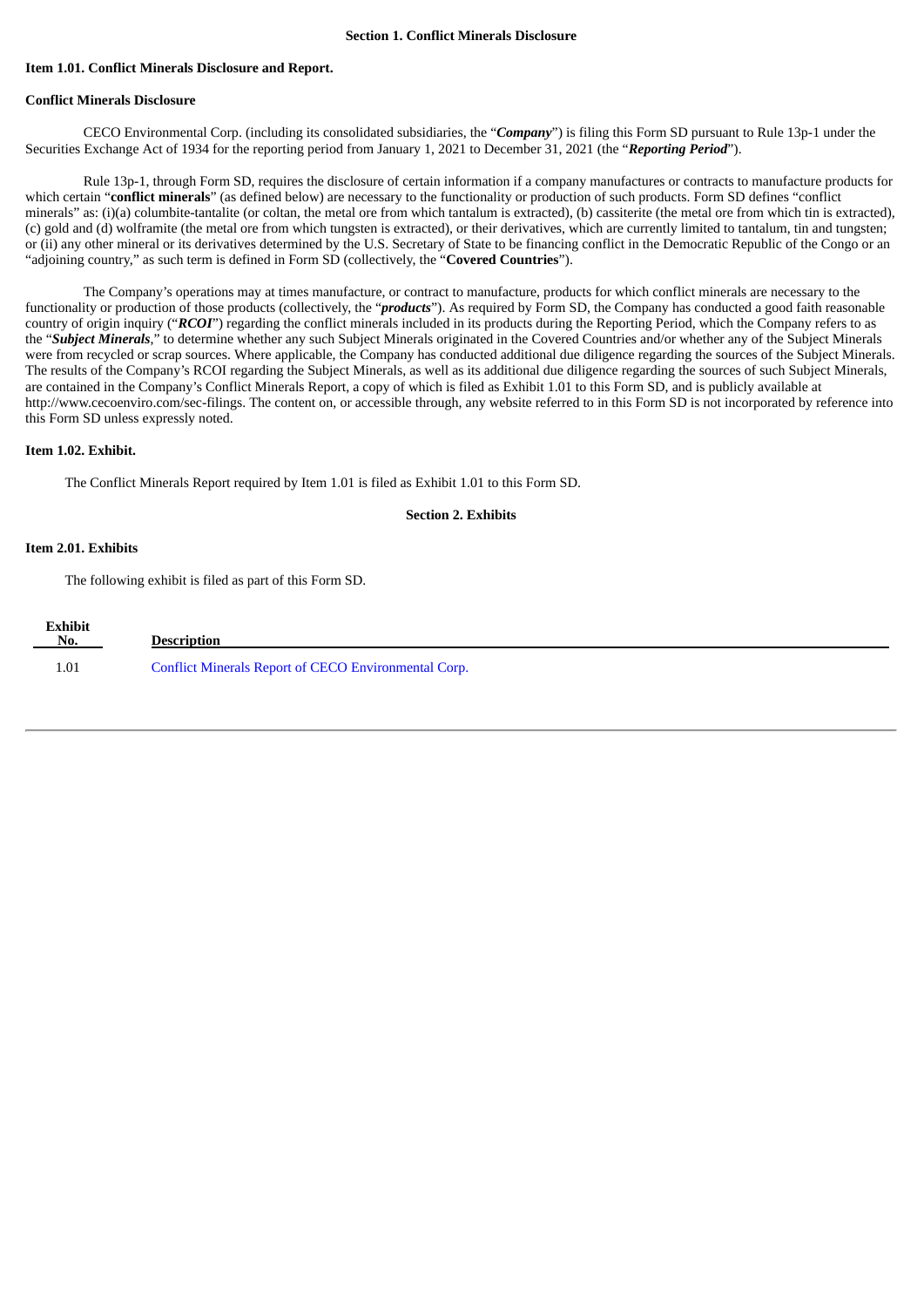# **SIGNATURES**

Pursuant to the requirements of the Securities Exchange Act of 1934, the registrant has duly caused this report to be signed on its behalf by the duly authorized undersigned.

By: /s/ Matthew Eckl May 24, 2022

Matthew Eckl Chief Financial Officer (Date)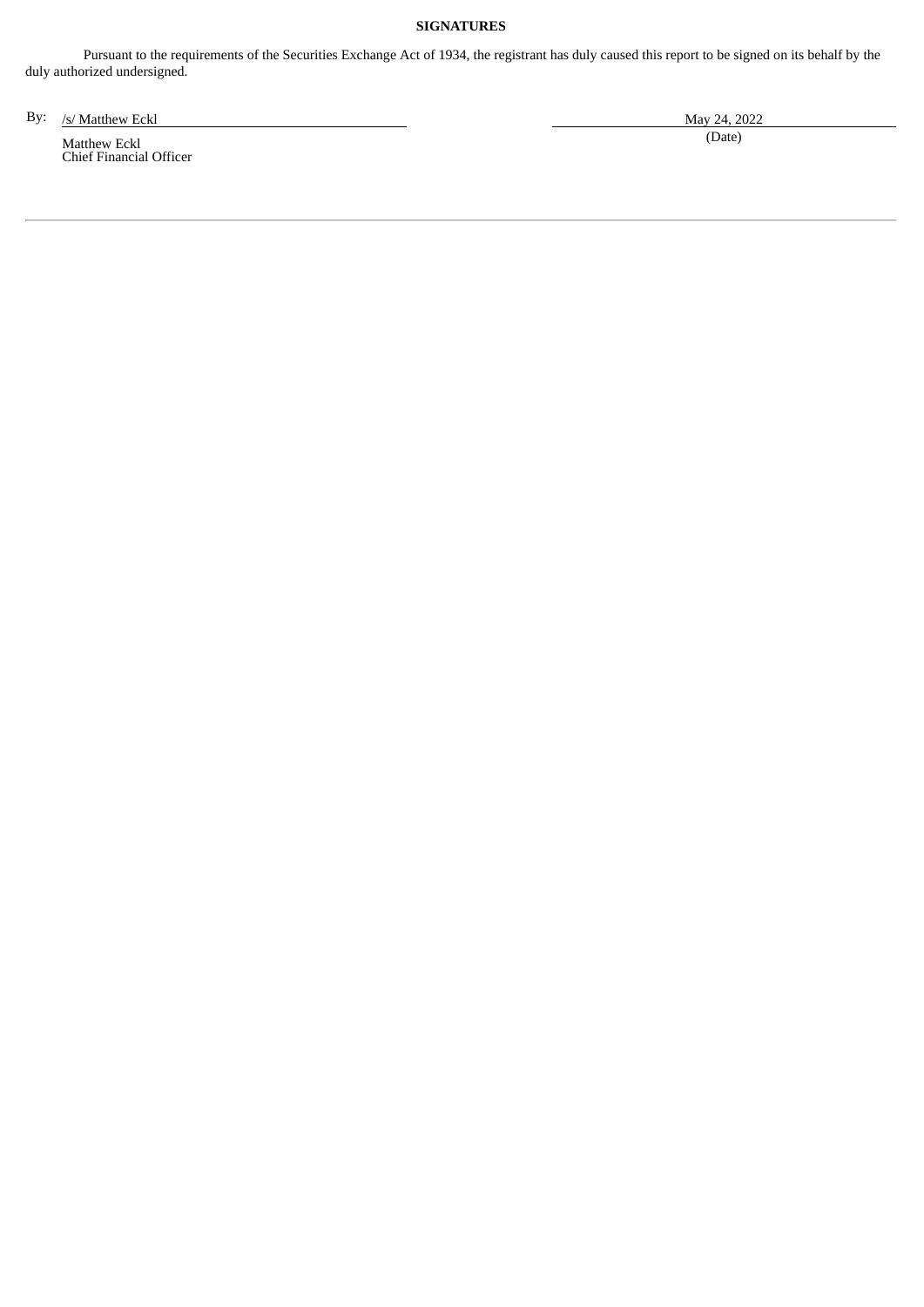## **CECO Environmental Corp. Conflict Minerals Report**

## **For the reporting period from January 1, 2021 to December 31, 2021**

This Conflict Minerals Report (this "*Report*") of CECO Environmental Corp. (including its consolidated subsidiaries, the "*Company* ") has been prepared pursuant to Rule 13p-1 and Form SD promulgated under the Securities Exchange Act of 1934 for the reporting period from January 1, 2021 to December 31, 2021 (the "*Reporting Period*").

Rule 13p-1, through Form SD, requires the disclosure of certain information if a company manufactures or contracts to manufacture products for which certain "conflict minerals" (as defined later) are necessary to the functionality or production of such products. Form SD defines "*conflict minerals*" as: (i)(a) columbite-tantalite (or coltan, the metal ore from which tantalum is extracted), (b) cassiterite (the metal ore from which tin is extracted), (c) gold and (d) wolframite (the metal ore from which tungsten is extracted), or their derivatives, which are currently limited to tantalum, tin and tungsten; or (ii) any other mineral or its derivatives determined by the U.S. Secretary of State to be financing conflict in the Democratic Republic of the Congo or an "adjoining country," as such term is defined in Form SD (collectively, the "*Covered Countries*").

Forward-looking statements contained in this Report are made based on known events and circumstances at the time of release, and as such, are subject in the future to unforeseen uncertainties and risks. Statements in this Report which express a belief, expectation or intention, as well as those that are not historical fact, are forward-looking statements, including statements related to the Company's compliance efforts and expected actions identified in this Report. These forward-looking statements are subject to various risks, uncertainties and assumptions, including, among other matters, the Company's customers' requirements to use certain suppliers, the Company's suppliers' responsiveness and cooperation with the Company's due diligence efforts, the Company's ability to implement improvements in its conflict minerals program and the Company's ability to identify and mitigate related risks in its supply chain. If one or more of these or other risks materialize, actual results may materially vary from those expressed. For a more complete discussion of these and other risk factors, see the Company's other filings with the Securities and Exchange Commission (the "SEC"), including its Annual Report on Form 10-K for the year ended December 31, 2021 and subsequent Quarterly Reports on Form 10-Q. The Company makes these statements as of the date of this *disclosure and undertakes no obligation to update them unless otherwise required by law.*

The Company's operations may at times manufacture, or contract to manufacture, products for which conflict minerals are necessary to the functionality or production of those products (collectively, the "*products*"). As required by Form SD, the Company has conducted a good faith reasonable country of origin inquiry ("*RCOI*") regarding the conflict minerals included in the products during the Reporting Period, which the Company refers to as the "*Subject Minerals*," to determine whether any such Subject Minerals originated in the Covered Countries and/or whether any of the Subject Minerals were from recycled or scrap sources. Where applicable, the Company has conducted additional due diligence regarding the sources of the Subject Minerals. The results of the Company's RCOI regarding the Subject Minerals, as well as the Company's additional due diligence regarding the sources of such Subject Minerals, are contained in this Report, which is publicly available at www.cecoenviro.com/sec-filings. The content on, or accessible through, any website referred to in this Report is not incorporated by reference into this Report unless expressly noted.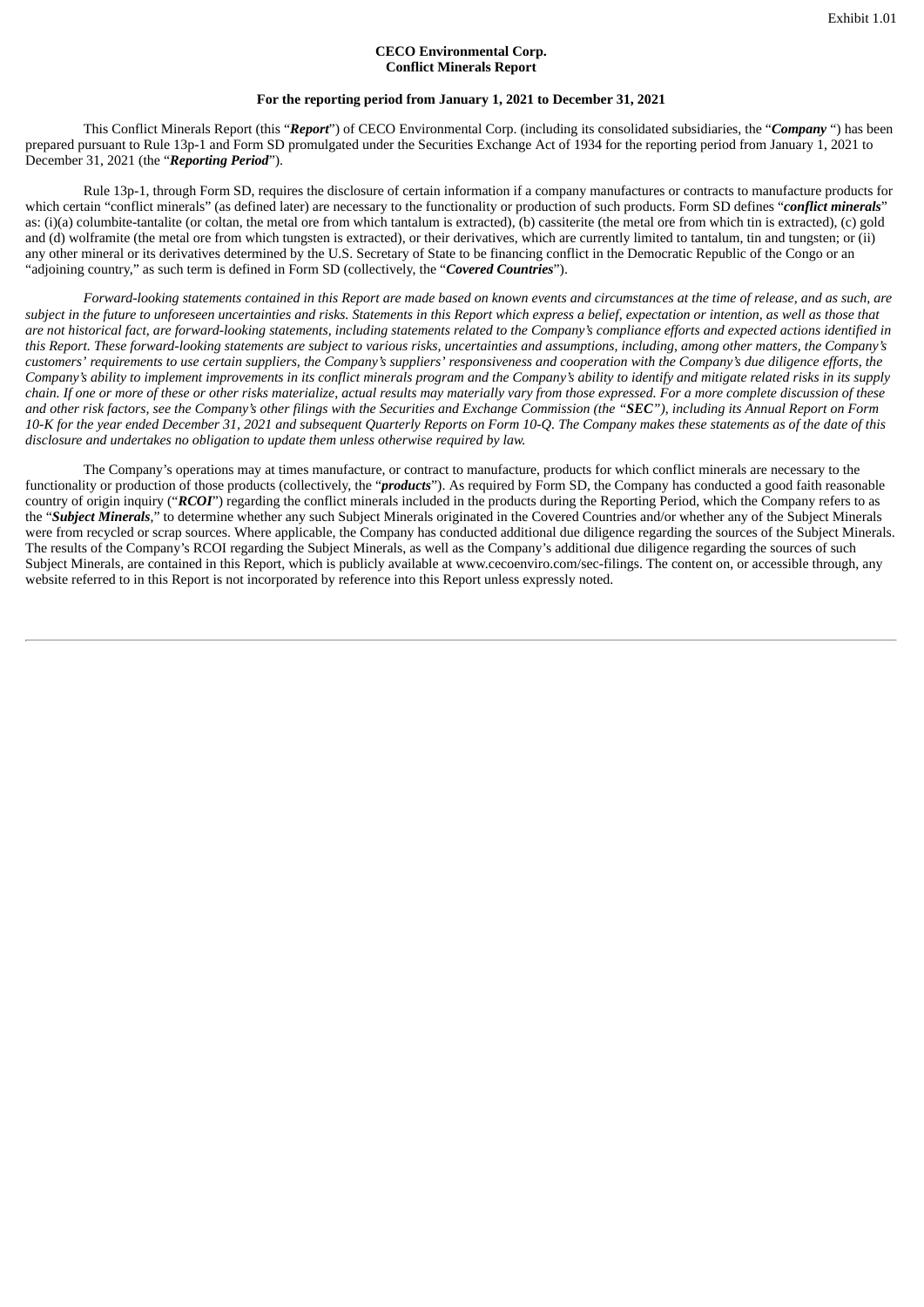#### **1. RCOI and Due Diligence Process.**

The Company has conducted a good faith RCOI regarding the Subject Minerals. This good faith RCOI was reasonably designed to determine whether any of the Subject Minerals originated in the Covered Countries and whether any of the Subject Minerals may be from recycled or scrap sources, in accordance with Form SD and related guidance provided by the SEC. The Company also exercised due diligence on the source and chain of custody of the Subject Minerals. The Company's due diligence measures have been designed to conform to the framework in the Organization for Economic Cooperation and Development Due Diligence Guidance for Responsible Supply Chain of Minerals from Conflict-Affected and High Risk Areas: Third Edition, including the related supplements on gold, tin, tantalum and tungsten (the "*OECD Guidelines*").

#### **RCOI**

The Company's global supply chain is complex. In the course of its business operations, the Company may purchase materials and components containing conflict minerals. These materials and components may, in turn, be included in the Company's products. Because the Company does not purchase conflict minerals directly from mines, smelters or refiners, there are many third parties in the supply chain between the Company and the original sources of conflict minerals. As a result, the Company relies on its direct suppliers to provide information regarding the origin of any conflict minerals that are included in its products. In accordance with the OECD Guidelines and related guidance provided by the SEC, the Company worked with its direct suppliers to identify, where possible, the smelters and/or refiners and countries of origin of the Subject Minerals.

The Company worked to identify direct suppliers that it believed potentially provided materials or components containing Subject Minerals (collectively, the "*Covered Suppliers*") during the Reporting Period. The Company then included additional questions regarding conflict minerals in its Supplier Questionnaire on Conflict Minerals, which the Company refers to as the "*Supplier Questionnaire*," to determine whether each such Covered Supplier was supplying materials or components to the Company that contained Subject Minerals and, if so, to determine the source of such Subject Minerals. The Company's Supplier Questionnaire requires suppliers, including potential suppliers, to, among other matters, confirm the source of any conflict minerals contained in materials or components supplied to the Company during the Reporting Period.

The Company operates as a leading global provider of engineered technologies focused on critical solutions in the engineered systems and industrial process solutions segments. The Company, with respect to the Reporting Period, reasonably determined that both of its segments' product groups contained Subject Minerals.

Given the size and complexity of the Company's global supply chain, the Company focused on its largest Covered Suppliers, ranked by the amount the Company spends with each such Covered Supplier, and Covered Suppliers that had the highest probability of supplying the Company with materials or components containing Subject Minerals (*e.g.*, electronics). An escalation process was initiated with Covered Suppliers who continued to be non-responsive after the above contacts were made, or whose initial (or subsequent) response was not complete or otherwise warranted clarification or confirmation. Using a risk-based approach, the Company evaluated responses from the Covered Suppliers for plausibility, consistency and gaps both in terms of which materials or components were stated to contain or not contain Subject Minerals, as well as the origin of those Subject Minerals. The Company engaged certain Covered Suppliers, holding discussions and reviewing the results of their internal due diligence efforts, to ensure that the Company's inquiries regarding conflict minerals were understood and complied with.

In general, the Company obtained completed Supplier Questionnaires or similar representations from Covered Suppliers. Such representations included, from certain Covered Suppliers, the Responsible Minerals Initiative ("RMI") Conflict Minerals Reporting Template, indicating the facility at which the Subject Minerals were processed.

Of the Covered Suppliers that completed Supplier Questionnaires or provided similar representations, a substantial majority reported that the Subject Minerals are not necessary to the functionality or production of their products supplied to the Company. In addition, of the Covered Suppliers that completed Supplier Questionnaires or provided similar representations, a minimal amount reported that the Subject Minerals are necessary to the functionality or production of their products supplied to the Company. Although the Company received completed Supplier Questionnaires or similar representations from Covered Suppliers that listed smelter or refiner names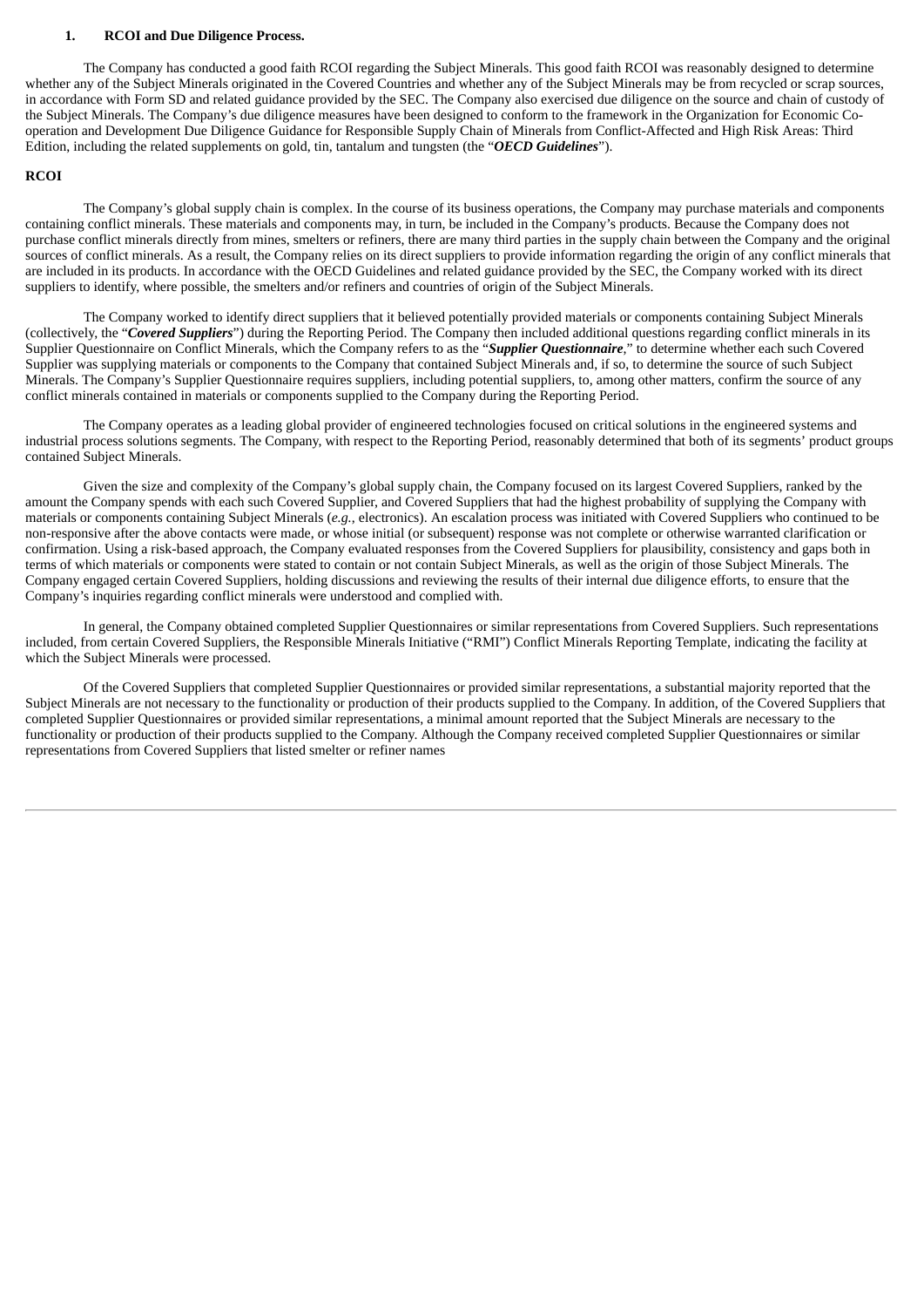and/or countries of origin for the Subject Minerals, such Covered Suppliers were unable to accurately report which specific smelters or refiners and/or countries of origin were part of the supply chain for the Subject Minerals. For example, the majority of Covered Suppliers reported their sourcing results on a company-wide basis, rather than on a product-specific basis, or were unable to determine the smelter or refiner and/or countries of origin for the Subject Minerals. A Covered Supplier's failure to identify a specific smelter or refiner and/or country of origin at any point in its supply chain will drive an equivalent response for the Company and, therefore, the Company is unable to report any known smelters or refiners or countries of origin for the Subject Minerals at this time. The Company's RCOI procedures are an evolving process. See "*Additional Due Diligence and Risk Mitigation*" below for additional detail.

# **Due Diligence**

The Company's due diligence process is based on the OECD Guidelines. Due diligence measures undertaken by the Company during the Reporting Period included the following:

# *Establish Strong Company Management Systems*

## *Internal Team to Support Supply Chain Due Diligence.*

The Company has established an internal team to manage conflict minerals engagement with its suppliers. During the Reporting Period, the Company held meetings with legal advisors, the Company's Chief Financial Officer and with senior members of the Company's supply chain management department and environmental/health/safety department to educate the Company's procurement and compliance personnel on the SEC's rules regarding conflict minerals and to ensure the timely implementation of the Company's conflict minerals programs. This center-led team of subject matter experts is responsible for working with the Company's employees to provide training and guidance, implement reporting systems and facilitate communication between departments with respect to compliance with the SEC's reporting requirements regarding conflict minerals.

## *Internal Measures Taken to Strengthen Engagement with Suppliers.*

The Company's conflict minerals reporting compliance measures are managed at the division level where the supplier relationship exists. Each division is responsible for managing the conflict minerals, if any, provided by its supply base and for identifying, where possible, the supplier of such conflict minerals in the Company's materials or components. Using the Supplier Questionnaire, the Company engages suppliers of conflict minerals, communicates its reporting obligations with respect to conflict minerals and follows up with such suppliers to ensure ongoing compliance.

#### *Adoption of Conflict Minerals Policy.*

Within the Company's supplier relationships, the Company seeks to ethically manage its sourcing processes and hold the Company and its suppliers to high standards of behavior. This means that the Company is committed to working with its suppliers to encourage responsible practices throughout the supply network. The Company's conflict minerals policy is publicly available at https://investors.cecoenviro.com/conflict-minerals-policy.

#### *Identify and Assess Risks in the Supply Chain*

As discussed above, the Company continues to assess its supply chain risks and work with its suppliers in developing greater supply chain transparency. This includes surveying various procurement and supply chain personnel for Conflict Mineral policy compliance.

#### *Design and Implement a Strategy to Respond to Identified Risks*

The Company is committed to maintaining high standards of corporate responsibility through its compliance with Form SD. As required by Form SD, the Company is reporting the findings of its RCOI and additional due diligence measures through the preparation of this Report. The Company's internal team that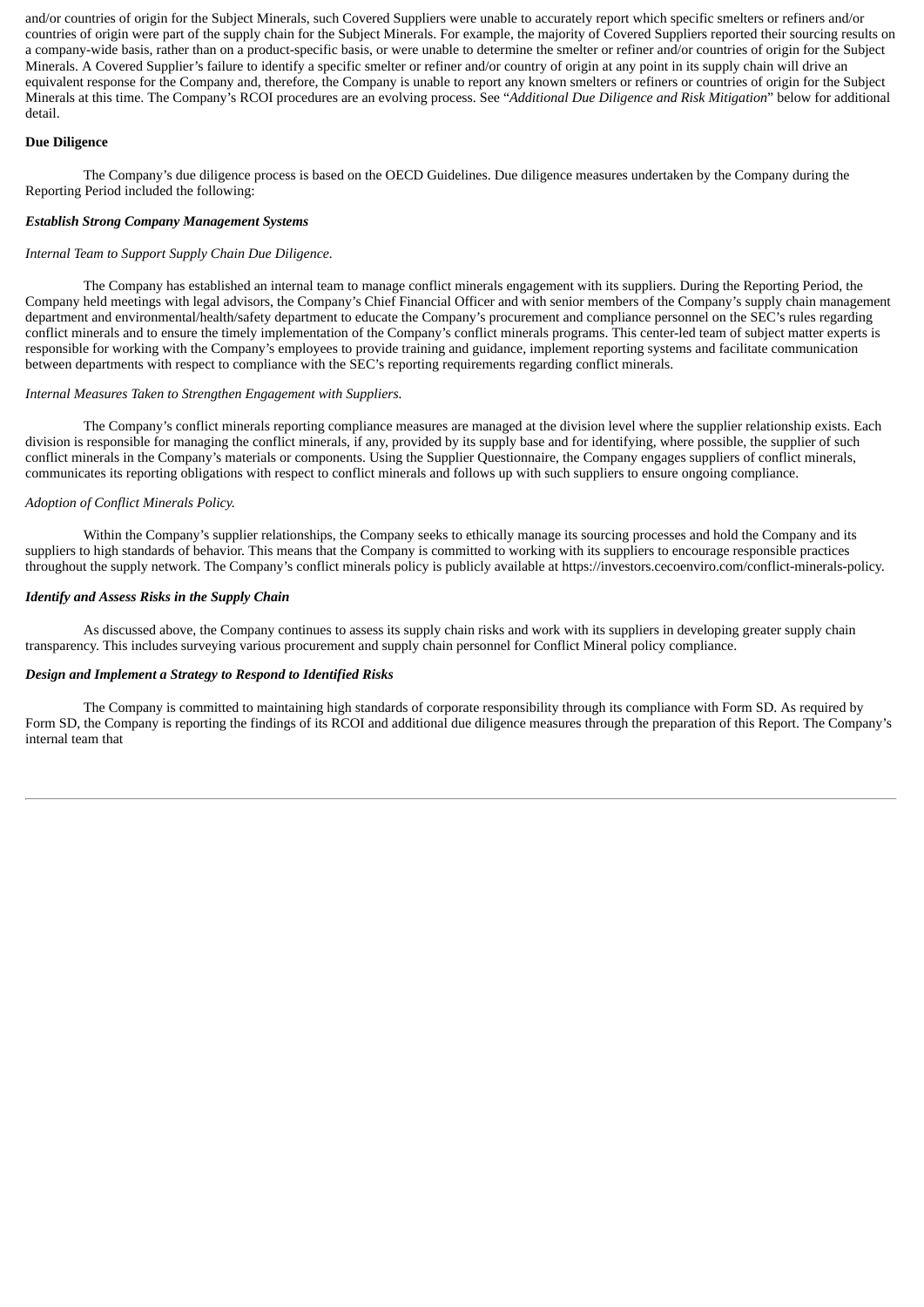manages conflict minerals engagement with the Company's suppliers also works to address any significant due diligence findings as they arise. For example, as noted above, the Company conducted additional due diligence for certain Covered Suppliers who provided inadequate or incomplete initial responses to the Company's RCOI. The Company uses its Supplier Questionnaires to monitor the use of conflict minerals in its supply chain. Data from the Supplier Questionnaires is used at the corporate, group and division levels to oversee the Company's supplier base. In addition, the questionnaires provide key metrics to decision makers to assist with the Company's conflict minerals reporting compliance and provide meaningful comparisons regarding supply chain transparency across the Company.

#### *Carry Out Independent Third-Party Audit of Smelter's / Refiner's Due Diligence Practices*

Where possible, the Company has relied on third-party assurances and certifications. For example, the Company accepts as reliable any smelter that is compliant with the RMI Responsible Mineral Assurance Process standards. To the extent that other audited supplier certifications are provided to the Company, the Company may consider reliance on a case-by-case basis.

#### *Report Annually on Supply Chain Due Diligence*

The Form SD and this Report are publicly available at www.cecoenviro.com/sec-filings and meet the OECD Guidelines' recommendation to report annually on supply chain due diligence.

#### **2. Due Diligence Results.**

Based on the information obtained pursuant to the Supplier Questionnaires, RCOI and due diligence process described above, the Company does not have sufficient information, with respect to the Reporting Period, to determine the known facility/smelter or country of origin of any of the Subject Minerals. The Company expects to continue to implement and refine its conflict minerals program to improve its supply chain transparency by obtaining more accurate and more complete information from its suppliers. See "Additional Due Diligence and Risk Mitigation" below for additional detail.

#### **3. Additional Due Diligence and Risk Mitigation.**

The Company expects to take the following steps, among others, to improve its RCOI process and due diligence measures:

#### *Additional Terms and Conditions / Supplier Code of Conduct*

The Company is continuing to strengthen its commitment to the responsible sourcing of conflict minerals through the use of specific terms and conditions in certain supply agreements and purchase orders. When engaging certain suppliers who may supply the Company with materials or components containing conflict minerals, the Company may in the future include terms and conditions in certain supply agreements and purchase orders that require, among other matters, that no materials or components supplied under such contract may contain any conflict minerals that directly or indirectly finance any armed group that has been identified as a perpetrator of human rights abuses. The Company may establish a supplier code of conduct to prohibit suppliers from supplying the Company with certain conflict minerals originating in the Covered Countries.

#### *Continuous Improvement of Supply Chain Due Diligence*

The Company expects to continue to improve its supply chain due diligence efforts. Such measures may include, but are not limited to:

- assessing the presence of conflict minerals in its supply chain;
- clearly communicating expectations with regard to transparency of supplier sourcing of conflict minerals;
- increasing the response rate for the RCOI process;